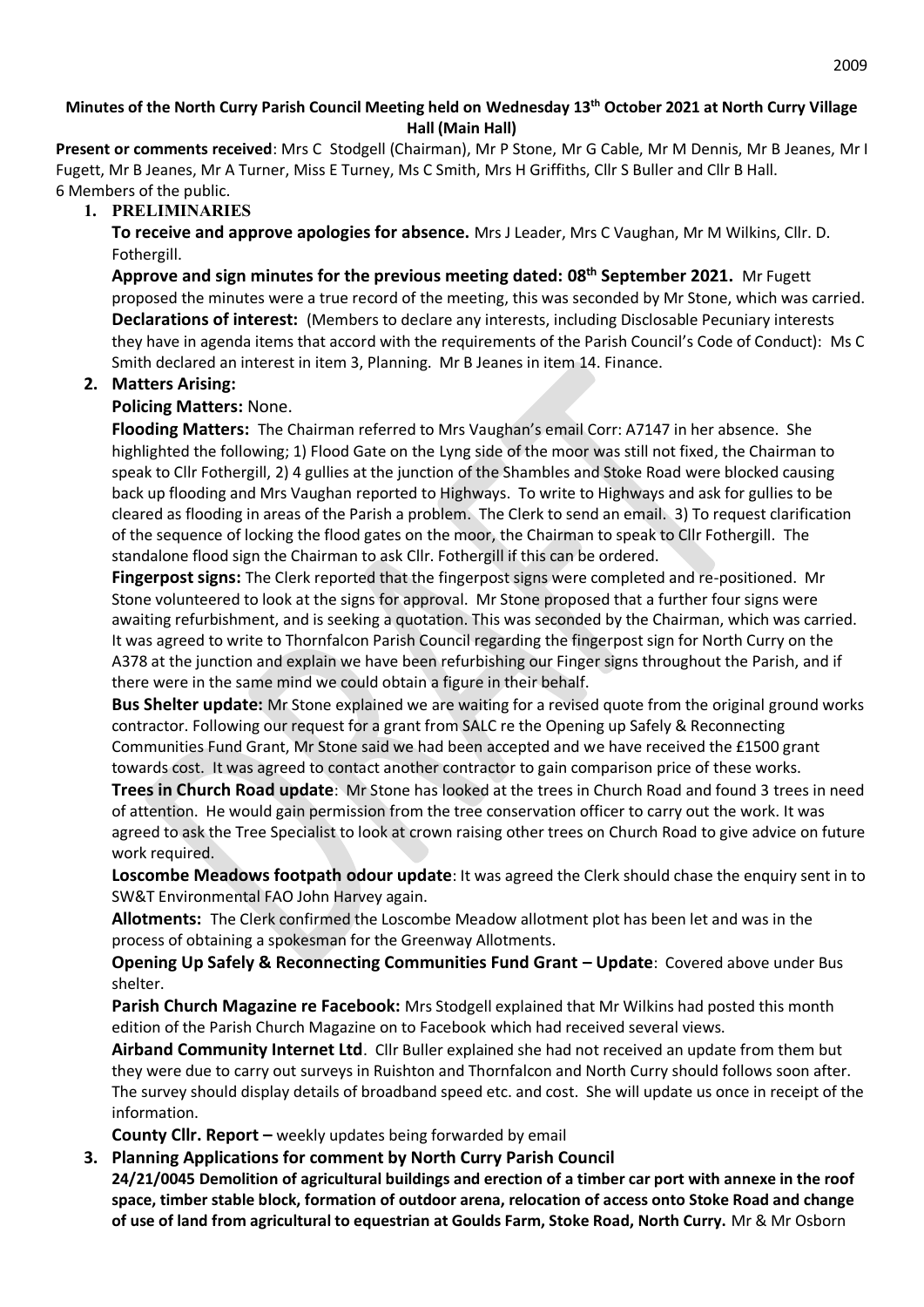were present at the meeting. Mr Turner explained the application and its location. After discussions, Mr Turner proposed that North Curry Parish Council supports the application. However, we would like to see an attenuation system put in place to prevent any additional surface water runoff, causing additional flood problems in the Broad Lane road system. This was seconded by Mr Fugett, which was carried. (1 abstained) **24/21/0046/LEW Application for a Certificate of Lawful Development for the existing change of use of land for permanent siting of 10 No. storage containers pursuant to Class B8 at Stoneyhead Caravan Park, Langport Road, Wrantage.** Mr Turner explained the application and its location and after a discussion, Mr Turner proposed that we object to the application as the containers have been moved into their current position for less than a year and are not in the position as shown in the aerial photos. Also the present position compromises access and traffic movement within the whole of the site. This was seconded by Mr Fugett, which was carried.

- **4. National Highways A358 road improvement:** Mr Lander the Parish Council representative for the A358 improvement gave an update of where National Highways are with the current consultation. He has recently attended a Parish Council Briefing and a forum and notes have been sent to all Councillors. A total of 8 Parish Councils put up a variety of proposals at the last meeting with National Highways in June and have asked people to support them. He explained he had a one to one session with National Highways today and will forward notes. He asked if the Parish Council would agree for him to put a proposal together to cover the main concerns of the traffic numbers around junction 25 and the access to Taunton and concerns over Mattocks Tree junction. The Chairman read out the letter proposing to agree to decline to join the 8 Parish Council Group and make our own decisions/concerns on the A358, this was seconded by Mr Jeanes, which was carried. The Chairman thanked Mr Lander for all his time and hard work on the A358 road improvement.
- **5. 20mph Scheme and SIDS.**
- **6. Speeding throughout the Parish.** The Chairman proposed to cover items 5 and 6 together. She explained she had received many telephone calls and a letter (Corr: A7419) concerning the 20mph scheme not being adhered to by car and farm vehicles. She explained that the 20pmh scheme has not been completed yet and cannot be enforced until such times it has been agreed between SW&T Highways and the Police. Mr Stone confirmed that Mr Meehan had been working on the project and it is still work in progress. The SIDS can be discussed once a price has been investigated. It was reported to ensure enforcement of the 20pmh scheme in Knapp Lane we need to purchase an additional sign and roundel, Mr Turner proposed that we meet the cost of this to enforce the 20mph limit, this was seconded by the Chairman, which was carried. (1 abstained) The Chairman reported numerous complaints have been received regarding the farm vehicles speeding and driving dangerously, leaving damaged verges etc. through the village after a discussion it was suggested that we take registration numbers and report to the police.
- **7. To discuss the Queen's Platinum Jubilee proposals.** The Clerk confirmed that no further ideas or suggestion had been received from the Pink Sheet request. We have several ideas already and it was proposed that we need someone to lead the ideas. Mr Dennis confirmed that he would be happy to take the lead. The Chairman said it should be an Agenda item for next month to confirm the way forward.
- **8. To organise Litter Pick for November 2021.** Mr Jeanes suggested Saturday 6th November 2021 for the Autumn Litter Pick to meet at 10am at the village hall. He also requested that we purchase hi-vis jackets and litter pickers as the number of Parishioners attending the event had increased. The Chairman proposed to agree to purchase 40 hi-vis jackets and 40 Litter Picks from CIL monies, this was seconded by Miss Turney, which was carried. Mr Jeanes to look and the Risk Assessment and the Clerk to order the above jackets and pickers and to arrange collection of the litter.
- **9. Footpaths matters including, New Bridge update, Insurance re purchase of hedge cutter.** Mr Stone confirmed he had sent his Footpath report to all Councillors. The Hedge Cutter has not yet been purchased as we are still waiting from the insurance company it is currently with the underwriters. Mr Stone reported we have received the bill for the cutting of West Lane and a second cut has been requested and will be paid by Bridleway Association. Mr Stone reported he will negotiate a cost for two cuts next year to prevent the closure of the lane.
- **10. To discuss Remembrance Day final arrangements and agree donations to the British Legion, Bugler and organist.** Mrs Griffiths reported that she will be playing the organ and will arrange for it to be transferred from the church to the square. The Clerk reported that Highways had queried aspects of the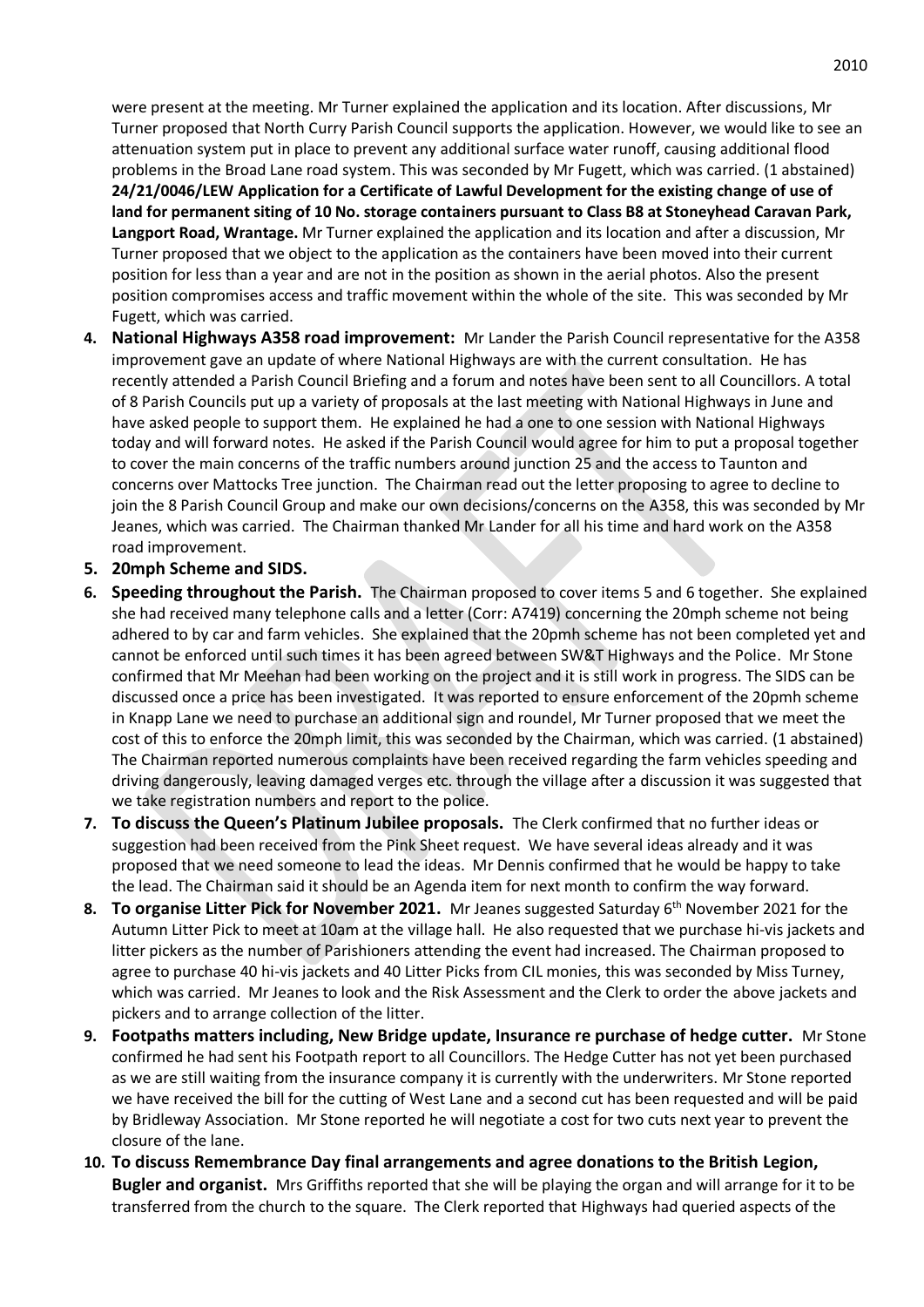road closure they are now accepted. The following donations were proposed by the Chairman, £200 to the Royal British Legion, Bugler £30 and Organist £50 will be a donation to the Church Bells, this was seconded by Mr Stone, which was carried. The Chairman ask to lay the Poppy wreath.

- **11. To report on the Carbon Literacy Course and what we could do as a Parish Council.**
- **12. To consider the Parish Council Funding the installation of two car charging point at the Village Hall.** Mr Jeanes proposed taking items 11 & 12 on the Agenda together. He suggested that the Carbon Literacy Course was a very useful course and encourages others to attend. The outcome of the course is what we should be doing as a Parish Council, Mr Jeanes proposed a request to revisit the Car Charing Points asking the Parish Council if we could commit to this idea and he would obtain revised quotes etc., this was seconded by the Chairman, which was carried (1 abstained).
- **13. Report on Town & Parish Council Conference.** The clerk previously sent out her report on the Unitary Conference to all Councillors and explained once she was in receipt of the links to the slides of the conference she would forward to all.

#### **14. Finance: Monthly Bank Report, Payment List:**

**Payment List:** The Clerk read out the payment list below and explained additional late payments, the Parish Council grant 2021-22 had been received of £2,460, therefore, the burial portion of the grant of £920 had to be split as follows: PCC £630, Baptist church £150 and £140 to the Methodist Church. The Playfields grant of £840 to be paid to Playfields for grass cutting. Finally, a grass cutting invoice from Mr Jeanes for £30. Mr Dennis proposed to approve the payment list and all additional payments, this was seconded by Miss Turney which was carried.

|                                                      | <b>Cheque</b> |              |            |
|------------------------------------------------------|---------------|--------------|------------|
| <b>Monthly Payment List - October 2021</b>           | No.           | <b>Total</b> | <b>VAT</b> |
| Clerk-Maria Perry - October 2021                     | <b>BACS</b>   | 647.28       | 0.00       |
| Plusnet (bill not issued as yet)                     | DD            | 20.00        | 0.00       |
| Service Charge                                       | SO            | 104.75       | 0.00       |
| IONOS monthly Hi Drive Storage fee                   | DD            | 3.00         | 0.60       |
| Zoom pmt to Maria Perry October 2021                 | S/O           | 11.99        | 2.40       |
| SDH Groundworks Inv 1008 Topping West Lane, Knapp    | <b>BACS</b>   | 120.00       | 24.00      |
| Water2business 03/03/21-01/09/21 Inv 2058551899      | D/D           | 89.42        | 0.00       |
| HMRC - NI & PAYE + Stable tax                        | <b>BACS</b>   | 123.07       | 0.00       |
| Zurich Ins renewal fee 1/10/21-30/09/22 (amount TBC) | D/D           | <b>TBC</b>   | 0.00       |
| INKredible Inv 1291489807                            | <b>BACS</b>   | 18.78        | 3.76       |
| Viking paper & clips                                 | <b>BACS</b>   | 19.72        | 3.94       |
| PKF Littlejohn audit fee for 2020-21                 | <b>BACS</b>   | 200.00       | 40.00      |
| Water2business 03/03/21-01/09/21 (amount TBC)        | D/D           | 36.28        | 0.00       |
| North Curry V.Hall - Hire 08/09 & 29/09 Inv 3501     | <b>BACS</b>   | 28.42        | 0.00       |

**Monthly Bank Report:** The Clerk presented the Monthly Bank Report the Chairman proposed for it to be a true record, this was seconded by Mr Jeanes, which was carried. The Clerk explained that we were now in receipt of the correct Dog emptying quotation for the 4 dog bins in the Parish, the cost £6+VAT per bin, per week to be emptied, an increase from last year of 0.60pence per bin. The Chairman proposed to approve the quotation, this was seconded by Ms Smith, which was carried.

- **15. To discuss Zurich Insurance cover.** The Clerk explained we are now in receipt of the renewal documents and invoice for the annual fee, this is the second payment of a 3 year termed agreement. Mr Turner highlighted at the last meeting it was discussed to circulate the Asset Register for all to check to ensure all Asset items were included. The Clerk reported the insurance query for the footpaths Hedge Cutter is still with the underwriters and she would circulate the Asset Register as requested.
- **16. Correspondence**. Covered Correspondence A7147 to A7150. B7151 CPRE AGM the Chairman asked if anyone was interested to attend, there were none. A7152 SALC gave the result of a survey for having the early election this was agreed 4:1 in favour, however, it may still take place in 2023, still yet to be confirmed.
- **17. Committee /Delegate reports – (**Please send written reports prior to the meeting and these will be included on the minutes.) **Footpaths (PS): covered above.**